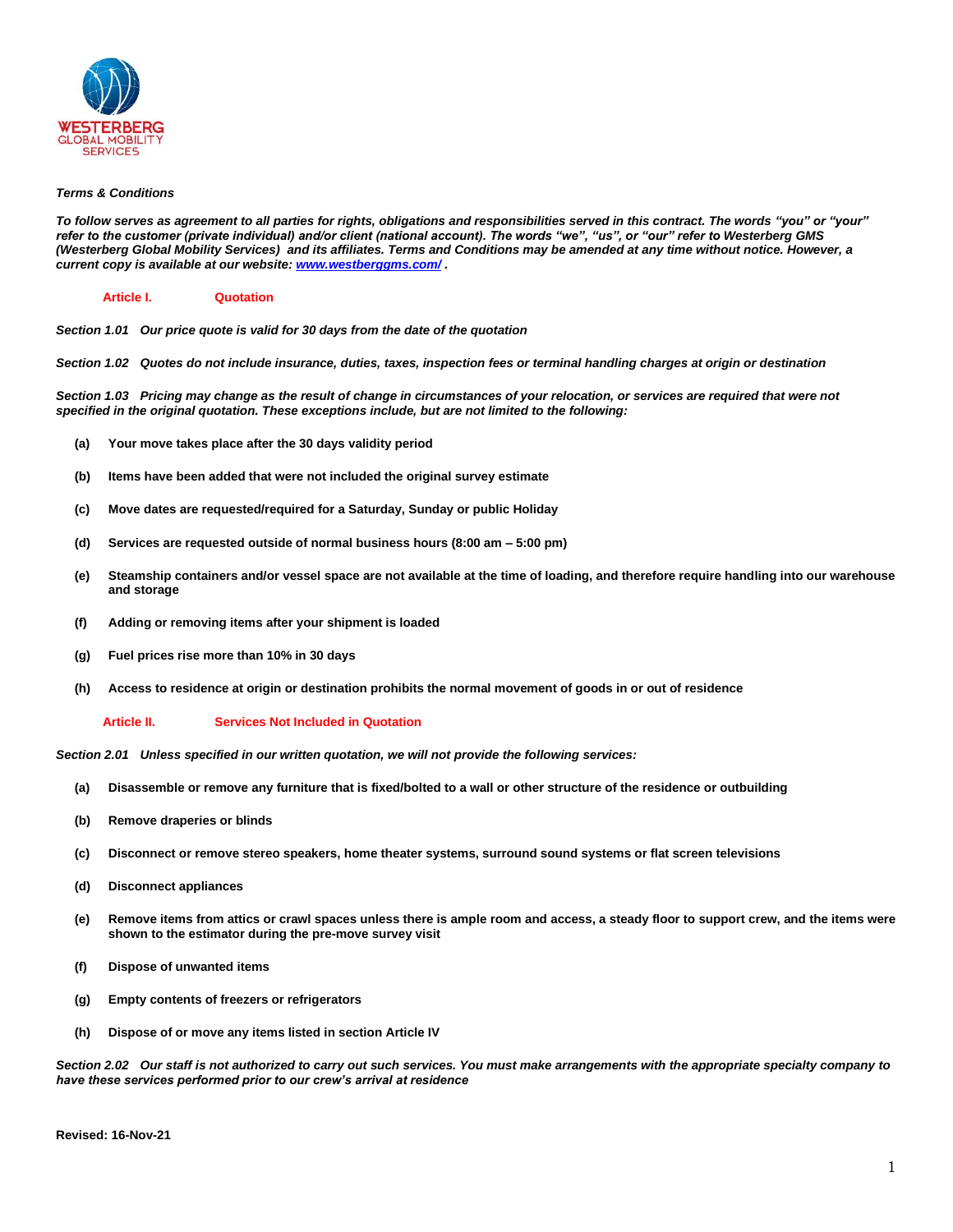*Section 3.01 Have in your possession or in place all proper immigration, Customs and personal documentation to legally export your goods from the origin country and legally import your goods to the destination country*

*Section 3.02 Purchase appropriate transit insurance to cover loss and/or damage to your goods during transit*

*Section 3.03 Be present at residence at origin during the packing and loading process, and again at destination during the delivery process*

*Section 3.04 READ and sign the agreed inventories and other documentation pertinent to the transport of your goods*

*Section 3.05 Inspect your residence immediately after loading before the crew departs to ensure that all items to be shipped have been removed, and to ensure that no items were removed in error*

*Section 3.06 Arrange for any scheduling with your home owner association, building manager or landlord for elevator use or permissions*

*Section 3.07 Secure pets at origin and destination to ensure the safety of the pets and crew*

*Section 3.08 Remove all cash, jewelry and important personal documents from your home prior to the crew's arrival to ensure they are not packed or lost.*

*Section 3.09 Provide us with contact information that will be valid throughout the relocation process*

*Section 3.10 We will not be responsible for any loss, damage or additional charges that may arise due to failure to comply with these (Section 3.01-3.09) responsibilities.* 

### **Article IV. Prohibited Articles – Goods that may not be submitted for shipment**

*Section 4.01 Unless previously agreed in writing by management of Westerberg GMS, the following items are not allowed for inclusion in any shipment – air, sea or storage. These items are prohibited for storage in any assigned warehouse and are prohibited for transportation.*

- **(a) Stolen goods**
- **(b) Drugs, narcotics and/or paraphernalia**
- **(c) Weapons of any kind**
- **(d) Ammunition, explosives**
- **(e) Any item made from skins or parts of any animal on the Endangered Species List**
- **(f) Plants or perishable items**
- **(g) Corrosive materials, compressed gases, flammables**

*If these items are included for shipment, we accept no responsibility for loss, damage, confiscation, fines or penalties associated with shipment. You will furthermore pay any penalties, damages and/or legal fees to us as a result of inclusion of such items.*

## **Article V. Ownership of Goods**

*Section 5.01 By entering into this agreement, you guarantee and affirm the following*

- **(a) The goods you have requested to be removed belong to you**
- **(b) All other persons with interest in the goods being removed are aware of and have consented to their removal**
- **(c) You will pay us damages and costs rendered against us if 5.01a and 5.01b are found not be true**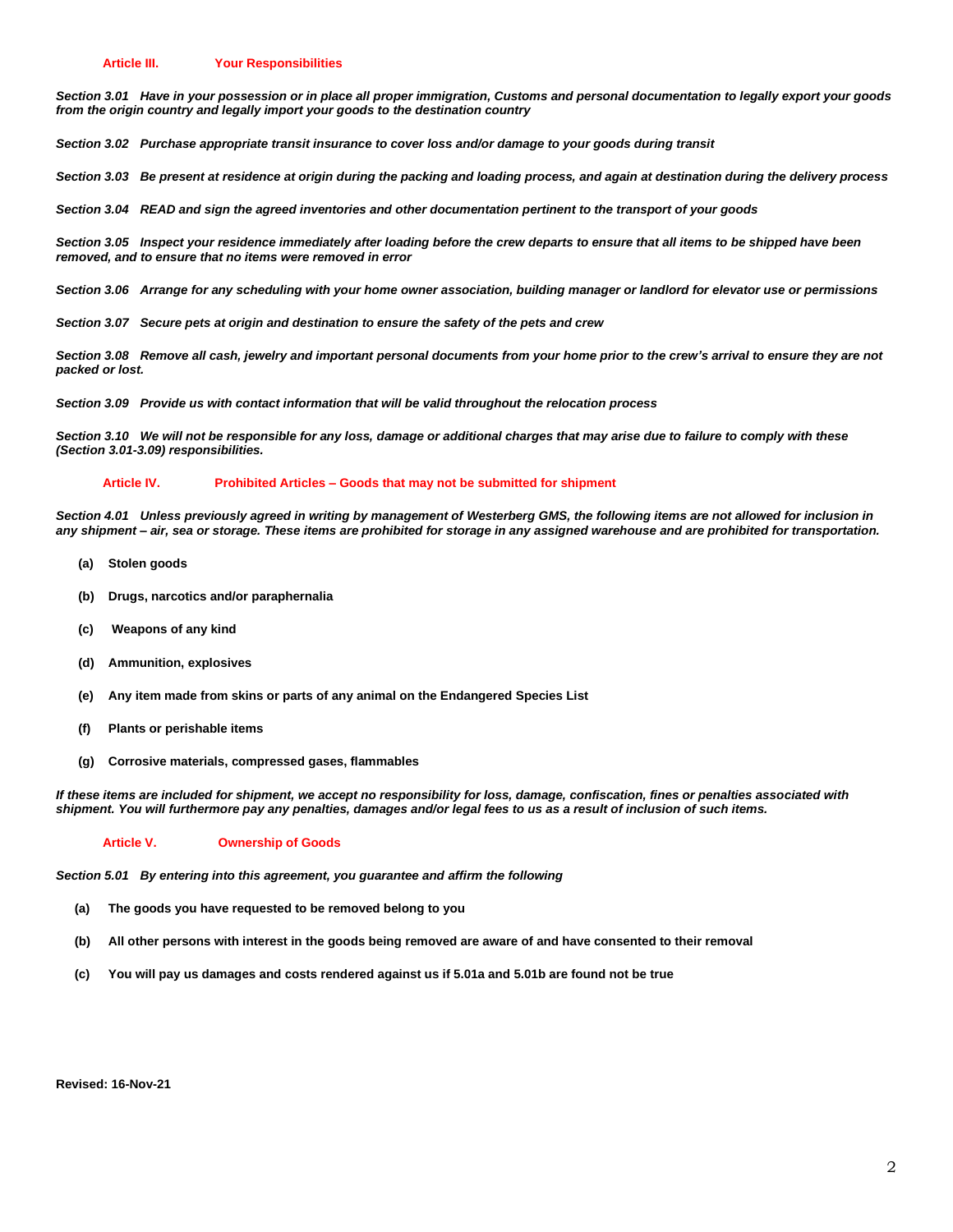# **Article VI. Charges for Postponing or Canceling Your Move**

Section 6.01 If you cancel or postpone this Agreement or services, we will charge according to amount of notice given as noted below. *"Business Days" refers to Monday through Friday only, and excludes national Holidays.*

- **(a) More than 5 business days, no charge**
- **(b) Between 3-5 business days, 30% of the total quoted estimate will be charged**
- **(c) Less than 3 business days, 50% of the total quoted estimate will be charged**

**Article VII. Payment**

*Section 7.01 Unless otherwise agreed by Westerberg GMS in writing:*

- **(a) Payment in certified funds (cashier/bank check or wire) is due and payable in advance of removal**
- **(b) No portion of the agreed invoice total may be withheld**
- **(c) All sums overdue to Westerberg GMS will accrue and be charged interest of 2% per day**

**Article VIII. Our Liability for Loss or Damage**

*Section 8.01 Our liability for breach of Contract or negligence is limited to that detailed in 8.01a. Alternatively, you may increase our liability by purchasing transit insurance detailed in 8.03.*

**(a) Loss or damage determined to be caused from our negligence while in our possession – or the negligence of one of our contracted agent partners while in their possession - will be reimbursed up to USD 0.60 per pound, per item with a maximum of USD 60.00 per item, or the actual repair or replacement cost – whichever is LESS. An "item" is considered a carton/box or bundled inventory item clearly marked on the inventory. We accept no liability for any item not listed on the packing inventory.**

**(b) We will not cover or reimburse for damage or loss due to negligence of vendors or agents contracted by any party other than Westerberg GMS.** 

**(c) We will not cover or reimburse for damage or loss for any item confiscated, damaged, lost or stolen by any government body including Customs Authorities at origin, destination or in between.**

**(d) We will not cover or reimburse for damage or loss of any Prohibited Article (see Article IV)**

**(e) Liability for damage or loss occurring during transport by vessel, airplane or truck will be limited to the liability set out by that particular carrier**

**(f) If an ocean going vessel/conveyance should misroute your goods to any other place other than the original consigned destination, or if the vessel is damaged or completely destroyed, you have very limited recourse for damage/loss recovery, and in fact by Maritime Law you could be liable for General Average contribution i.e. the cost of preserving the vessel and cargo recovery, salvage of the vessel or the additional cost of onward carriage to the place of destination. This is an insurable risk. It is YOUR responsibility to purchase the appropriate transit insurance for your shipment**

# **Article IX. Damage to Property Other Than Goods**

*Section 9.01 Because other third party contractors are often on site at the time of packing, loading and delivery, are liability for property damage is limited to:*

**(a) If our crews cause damage to premises or property other than goods identified for removal through negligence our liability will be limited to making good the damaged area only.**

**(b) If damage is caused to premises or property as a result of your direct/express instructions, against our advice, and where instructed to move the goods are likely to cause damage, we will not be liable.**

**(c) If we are responsible for damage to premises or property when removing or delivering your goods, you must note it on the origin or destination paperwork provided by the crews at the time of loading or delivery.** 

**Revised: 16-Nov-21**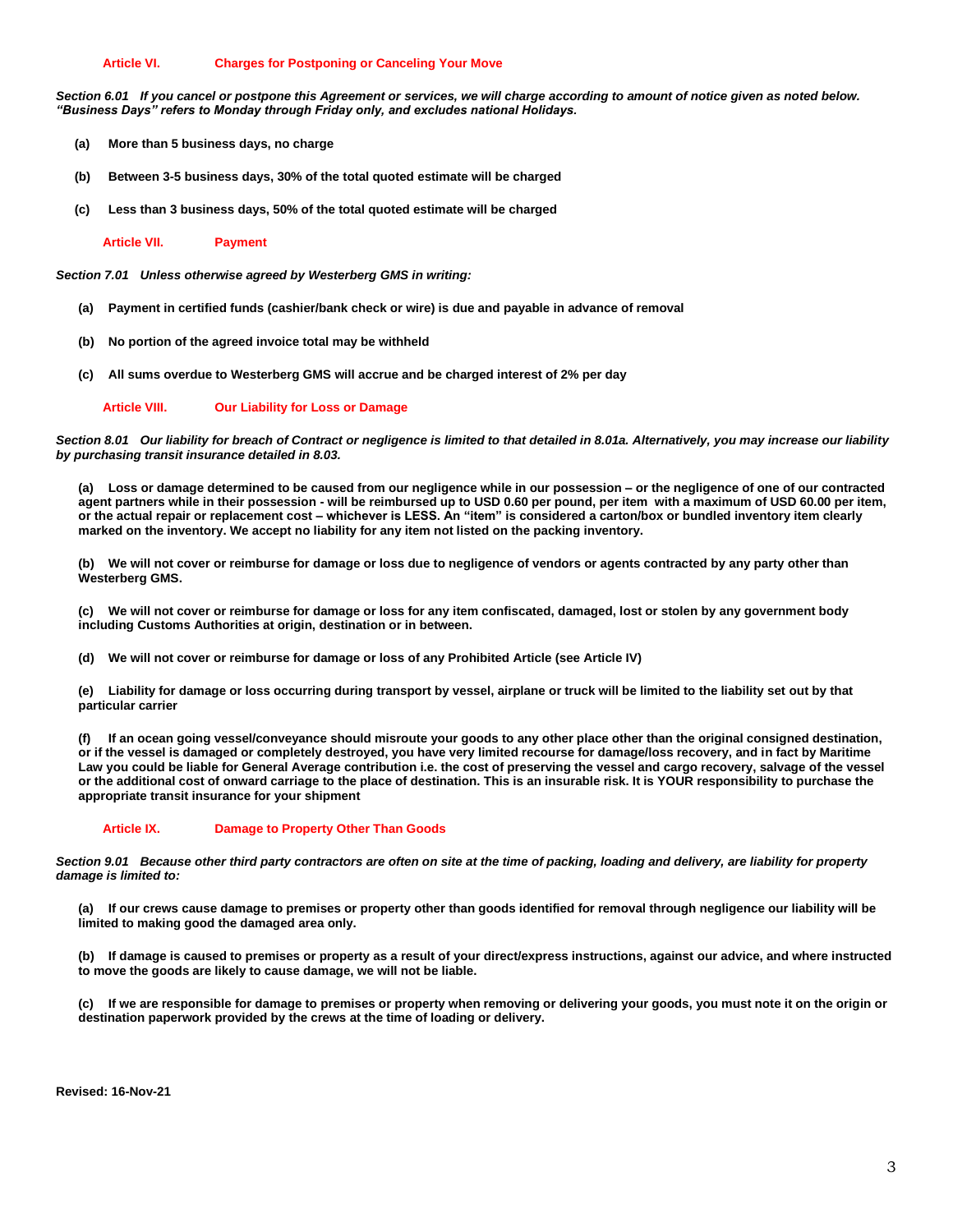## **Article X. Exclusion of Liability**

*Section 10.01 We will not be responsible for any loss, damage or failure to produce your goods caused by the following:*

**(a) Fire regardless of cause**

**(b) War, invasion, acts of foreign enemies, terrorism, hostilities, civil war, government actions, rebellion, military coup, act of god, third party industrial action or any other events outside of our reasonable control**

- **(c) Normal aging, deterioration, or wear and tear**
- **(d) Leaking or evaporation of liquids or unstable goods.**
- **(e) Melting or disfigurement due to heat**
- **(f) Mold, mildew or damage cause by vermin**
- **(g) Cleaning, repairing or restoring unless directly contracted by us**
- **(h) Mechanical derangement or electrical defect with no obvious signs of external transit damage**

*Section 10.02 We will not be responsible for damage, loss or failure to produce goods for the following:*

- **(a) Any items not packed or unpacked by us**
- **(b) Damage shown to be preexisting prior to our taking possession of goods**
- **(c) For animals/pets and their cages including birds and fish**
- **(d) Plants**
- **(e) Perishables or any items listed as "prohibited articles"**
- **(f) Loss of use, amenity, intrinsic or "sentimental" value**

*Section 10.03 No employee of ours will be separately liable to you for any loss, damage, mis-delivery, errors, omissions or negligence under this Agreement*

### **Article XI. Time Limit for Claims**

*Section 11.01 For goods which we deliver, all visible damage, loss or missing items must be reported in writing at the time of delivery on the signed delivery packing inventory. Signing for an item is legal receipt of goods.*

*Section 11.02 If you or your appointed agent collect goods from our warehouse, you must note and report damage at the time of collection/handover to you or your representing party*

*Section 11.03 Not excluding clauses VII, IX, & X, will not be liable for any loss or damage unless notified by you in writing as soon as damage*  is discovered, but not to exceed 7 business days after delivery. This time limit may be extended through purchase of transit insurance in *which the policy's rules, regulations and restrictions will apply.*

## **Article XII. Delay in Transit**

**(a) Other than by our direct neglect, we will not be liable for delays in transit. We are not liable for costs associated with delays caused by transportation carriers such as truckers, ocean carriers and air carriers or government bodies including Customs Authorities.**

**(b) If through no fault of our own we cannot make delivery when goods are made available for delivery they will be placed in storage. Storage and storage related charges will be at your expense.**

# **Article XIII. Our Right to Hold Goods**

*Section 13.01 We have the right to hold and ultimately dispose of some or all goods due to lack of payment of ALL charges and any payments due under this Agreement. Charges include – but are not limited to – full charges associated with our quotation and any charges advanced on your behalf. While your goods are being held, storage and other transportation costs incurred will be added to those due to us. The terms and conditions of the Agreement will continue to apply.*